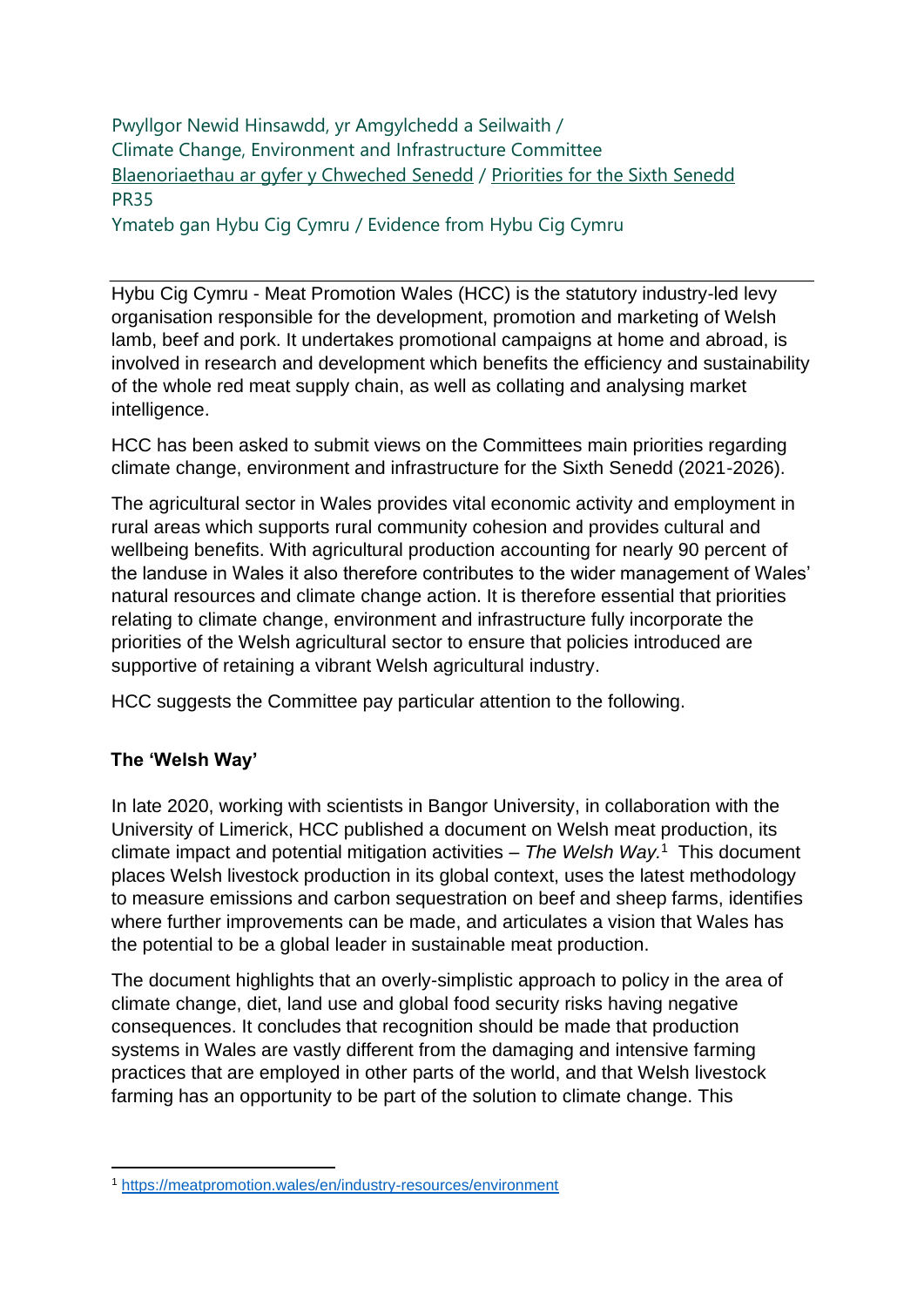conclusion has since been amplified by work at Cambridge University led by Professor Donald Broom.<sup>2</sup>

By taking advantage of its natural advantages, the 'Welsh Way' of producing lamb and beef can be a global exemplar of a sustainable, low-emissions system. The Welsh sheep and beef sectors produce quality food on land which is largely unsuitable for other productive purposes. This is achieved through non-intensive systems which depend on fewer additional imported inputs.

There are many practical and economic ways to achieve net zero emissions from agriculture while maintaining current levels of food production. Practical on-farm techniques such as improved animal health and welfare, increased use of breeding animals with high genetic potential and better use and management of grassland and forage can all lower the carbon footprint that is associated with agriculture and food production in Wales.

Livestock agriculture can also contribute positively to carbon sequestration, soil regeneration and increased biodiversity; and have positive benefits in terms of soil health and biodiversity.

#### **Sequestration**

Agriculture is one of the very few industries that has the ability to sequester carbon. This can be maximised, and production maintained, through well managed soils and efficient crop and plant growing cycles. This when combined with the natural and managed trees and hedgerows that can be seen in rural areas can provide a valuable resource that can sequester and store additional carbon.

There is however a need for sequestration on agricultural land to be given the same focus as emissions, as it plays a notable part in the carbon balance of farms. Within *The Welsh Way,* research was undertaken on the carbon footprint of a cross-section of Welsh beef and sheep farms, which included a comprehensive approach to include emissions and sequestration. This research utilised the latest and more nuanced methodologies and suggested that the climate impact of sheep and beef farming in Wales is appreciably less than was previously thought.

The sequestration ability of trees and woodlands is well documented, however one of Wales' most natural and abundant resources – soils – has been largely overlooked as a carbon sink. Given that the overwhelming proportion of land in Wales is managed for agricultural purposes, this puts the sector in a really important position: soils could be a notable source or sink of carbon, depending on how they are managed.

<sup>2</sup> D Broom. Biological Reviews. A method for assessing sustainability, with beef production as an example. 06 May 2021.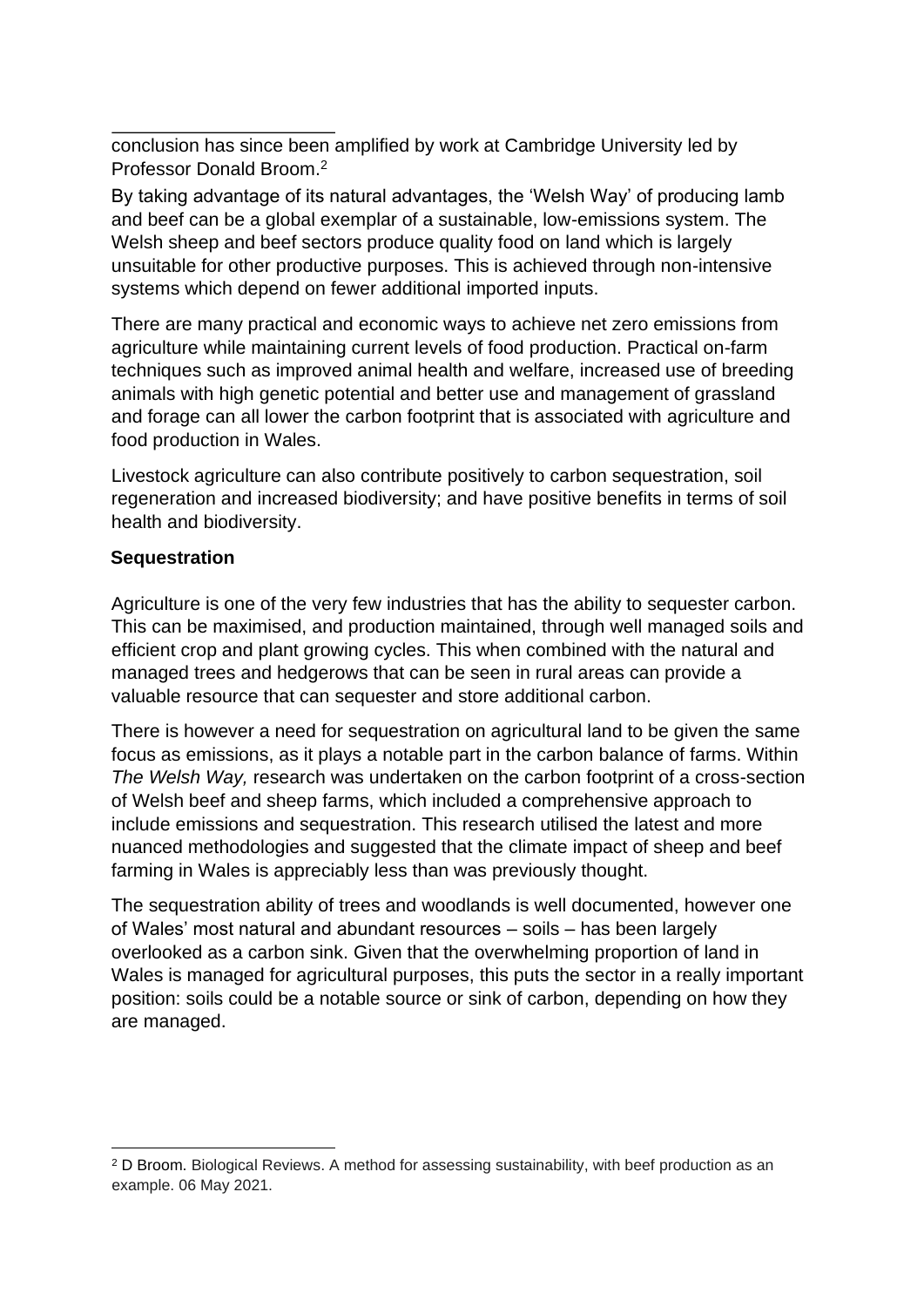## **Relative impact of greenhouse gases**

During the past two years, new scientific research has become more widely accepted which reassesses the relative impact of different greenhouse gases. Based on pioneering work at the University of Oxford, with contributions by scholars at Cranfield University, the University of California and elsewhere, the work particularly reassesses the impact of methane. $3$ 

The research concludes that methane's life span in the upper atmosphere is 10-15 years, in contrast to gases such as carbon dioxide which accumulate for centuries. As methane is the most common gas emitted by livestock agriculture (methane accounted for nearly 50 percent of the associated greenhouse gases on the farms carbon audited within *The Welsh Way*) and ruminant wildlife, this research has an impact for how the climate impact of livestock should be calculated and viewed.

Policy regarding agriculture and climate change should therefore take into account new research on the relative impact of different greenhouse gases.

This research has been embedded in the new IPCC '*Climate Change 2021'* report, concluding that they offer a more robust way of determining Nationally Determined Contributions to reducing greenhouse gases.<sup>4</sup>

#### **Land use changes**

Radical changes in land-use do not offer the most effective way to maximise rural Wales' contribution to mitigating climate change. Maintaining a critical mass of livestock production helps ensure the economic and cultural sustainability of Wales. It also assists Wales – as a country which is ideally placed to produce high-quality food from marginal land using few additional inputs - in meeting its global food security obligations and its duty not to 'off-shore' its emissions to more vulnerable global regions.

Limited changes of land use, for instance through targeted forestation or renewable energy generation, have a role to play. However, such changes can also have a negative short-term and medium-term impact, so any such interventions need to be well researched and integrated within farm systems.

## **Carbon off-shoring**

Given the dominance of grass production in Wales, there is a strong argument to retain productive livestock to meet the demands of the domestic UK population. Despite an increase in social and political factors exerting considerable influence on consumer purchasing, lamb and beef consumption levels across the UK are currently relatively static, with consumption in 2020 for sheepmeat and beef standing

<sup>3</sup> Myles Allen & Michelle Cain. University of Oxford. Climate metrics for ruminant livestock. 08 August 2018.

<sup>4</sup> Intergovernmental Panel on Climate Change. Climate Change 2021: The Physical Science Basis. 07 August 2021.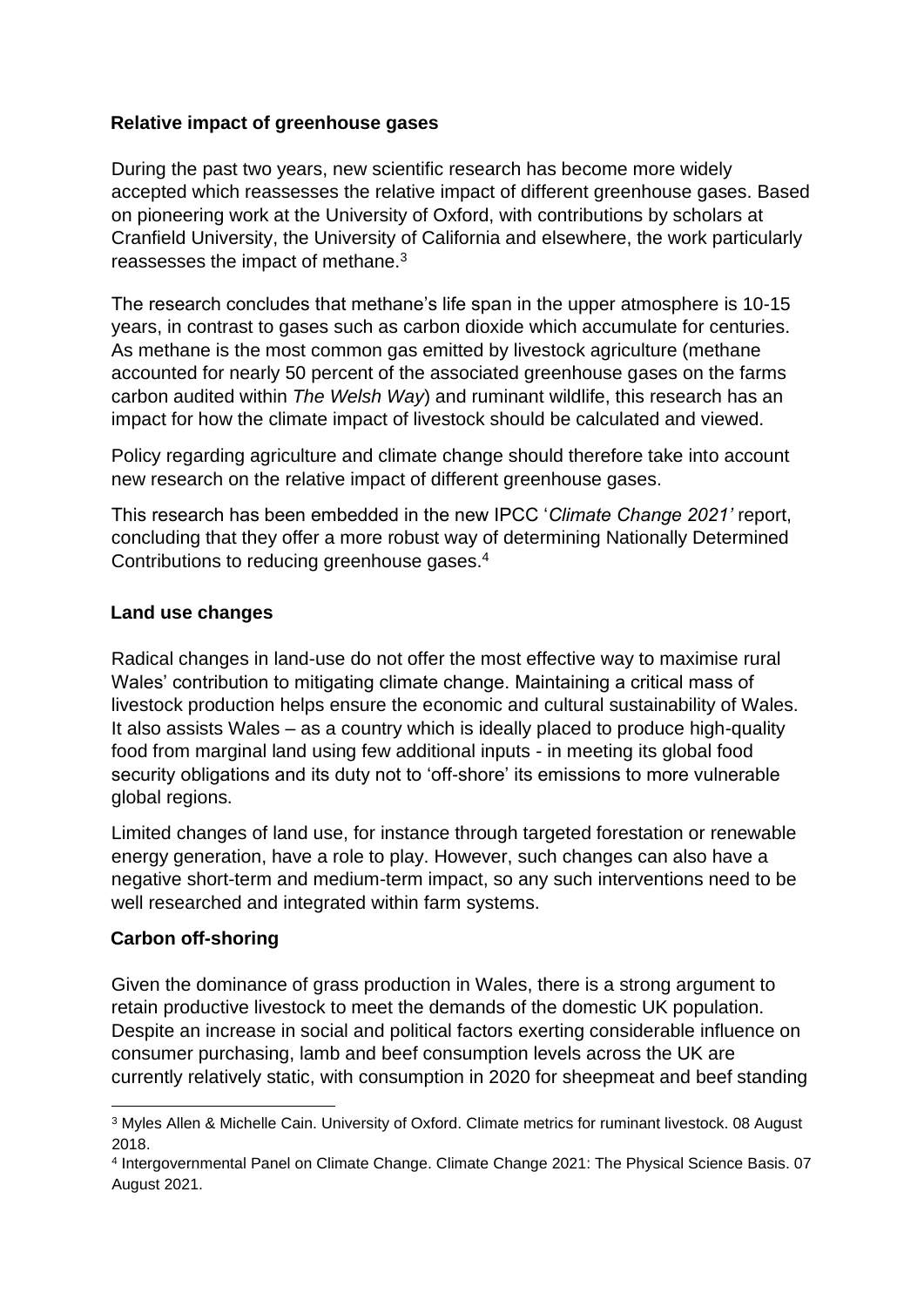at 3.9 kg and 11.3 kg per capita, respectively (compared to 4.3 kg and 11.9 kg per capita in 2010).5

Any further decline of livestock production in the UK (and specifically Wales, which accounts for 11 per cent of the UK beef herd and 28 per cent of the UK sheep flock), $6$  would therefore result in UK consumers' demands for red meat being met by additional imports. Increasing imports of red meat to meet UK consumer demand could undermine the UK's efforts to reduce greenhouse gases globally, as measurements of emissions of imported products are not taken into account in greenhouse gas emission calculations. There would remain, therefore, an invisible – and likely increased – carbon footprint from the emissions produced overseas to produce sheepmeat and beef for consumption in the UK.

The UK (and Wales) has one of the highest standards of animal welfare in the world. Switching agriculture away from meat production in Wales in effect transfers red meat production to other countries with potentially lower welfare standards. Policy that switches the supply of lamb and beef from a domestic source to potentially less sustainable systems overseas, to meet UK carbon emissions targets, is simply offshoring the emissions, demonstrating a disregard for global social responsibility.

A key conclusion of the UK Committee on Climate Change is that *"agricultural emissions should not be off-shored. Achieving emissions reduction should not be at the expense of producing less food in the UK and increasing imports. As the UK is a relatively low-greenhouse gas producer of ruminant meat, this risks exporting emissions abroad and increasing consumption emissions"*. 7

## **Consumer nutrition**

Red meat is naturally rich in protein, and the vitamins and minerals that it contains offer many health benefits. Studies show that red meat provides essential nutrients that help boost health and well-being, including vitamins A, B, and D, iron, magnesium, zinc, selenium and potassium. Furthermore, the types of iron and zinc found in red meat have better absorption than those found in any other dietary sources.<sup>8</sup>

The *National Diet and Nutrition Survey* shows that in young women, there is insufficient dietary intake of vitamins A and B2, calcium, iodine, iron, magnesium, potassium and zinc. These are all provided by red meat.<sup>9</sup> Also, people over sixty

<sup>5</sup> Organisation for Economic Co-operation and Development. Meat consumption. <https://data.oecd.org/agroutput/meat-consumption.htm>

<sup>6</sup> Department for Environment, Food and Rural Affairs (England), Environment and Rural Affairs (Northern Ireland), Welsh Government and Scottish Government. Agriculture in the United Kingdom 2019.

<sup>7</sup> Committee on Climate Change. Land use: Policies for a Net Zero UK. (2020).

<sup>8</sup> Hybu Cig Cymru Meat and Health based on the Meat Advisory Panel (now Food Advisory Board) nutritional factsheets. (2020).

<sup>9</sup> Professor Robert Pickard. Hybu Cig Cymru commissioned paper on meat in the diet. (2020).